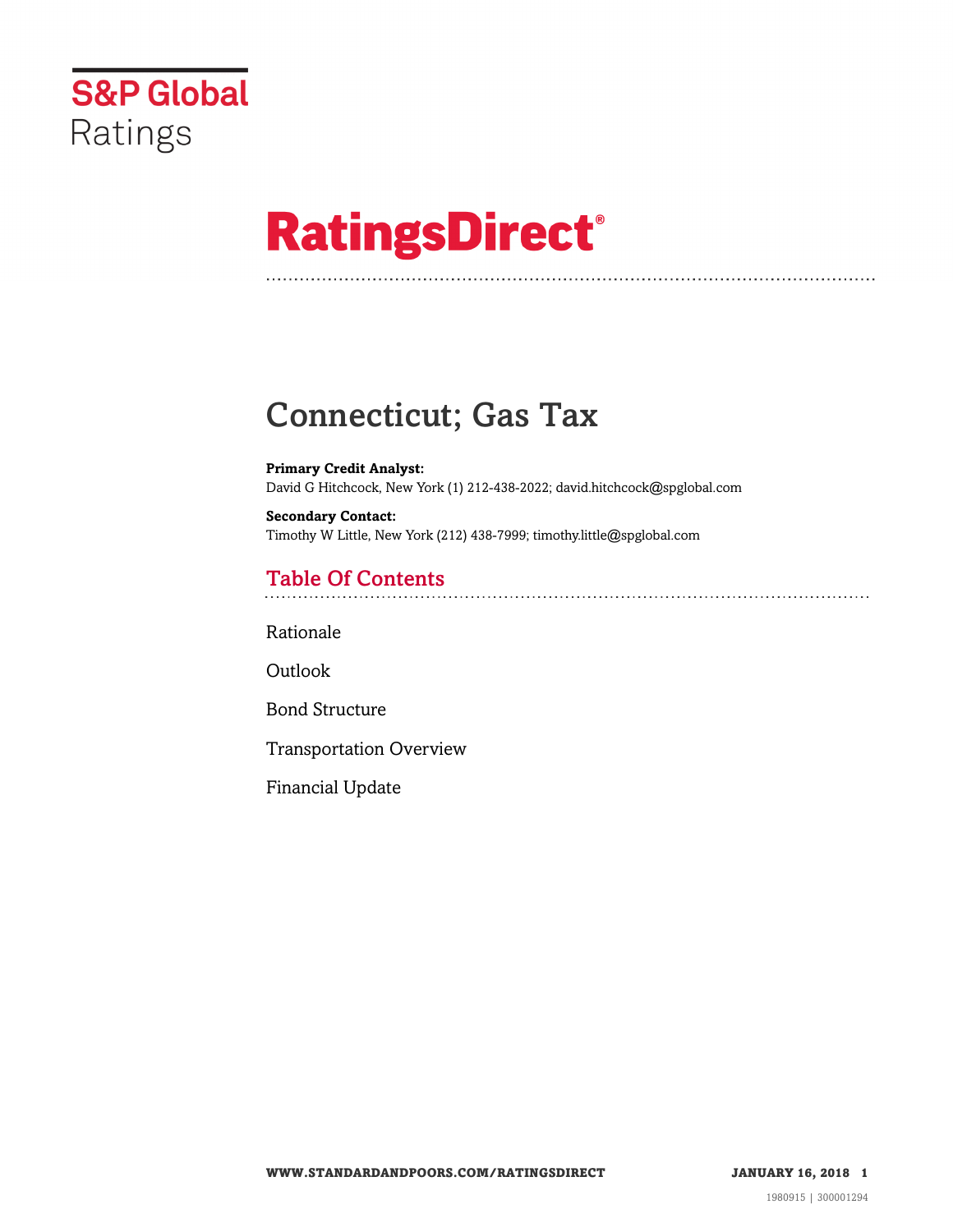## Connecticut; Gas Tax

#### Credit Profile

US\$800.0 mil spl tax oblig bnds transp infratructure purposes ser 2018A due 01/01/2038 *Long Term Rating* AA/Stable New Connecticut transp infrasturcture sr lien *Long Term Rating* AA/Stable Affirmed

### <span id="page-1-0"></span>Rationale

S&P Global Ratings has assigned its 'AA' long-term rating, and stable outlook, to the State of Connecticut's \$800 million series 2018A special tax obligation (STO) bonds for transportation infrastructure purposes. At the same time, S&P Global Ratings has affirmed its 'AA' rating on the state's STO parity senior bonds (\$4.6 billion) and second-lien bonds (\$186.5 million). The outlook is stable.

The series 2018A and parity senior STO bonds are secured by a first-lien pledge of revenues to the Special Transportation Fund (STF). According to bond counsel, the funds are deemed to be appropriated at time of issuance and no further legislative approval is required.

We base our ratings on our assessment of the following factors:

- A currently diverse mix of pledged revenues, in our view, that are levied on a large statewide economic base (population: 3.6 million), although the state has recently been experiencing small population declines;
- Connecticut's history of adding to pledged revenues when it has increased the size of its transportation capital program, as evidenced by increased allocation of state sales tax beginning in fiscal 2016 and scheduled in 2021, as well as the absence of transportation fund reductions in the state's enacted 2018-2019 biennium budget, despite recent general fund budget stress;
- Strong 2.55x coverage on future senior-lien maximum annual debt service (MADS) alone after this issuance by fiscal 2017 pledged revenues, and 2.34x MADS coverage on combined senior- and second-lien bonds, excluding Build America bonds (BABs) interest subsidy and fund interest earnings;
- State projections for annual debt service coverage (DSC) of at least 2.4x for senior-lien bonds, and 2.3x annual DSC on combined senior- and second-lien bonds, after expected future debt issuances, through at least fiscal 2022, including BAB subsidies and interest earnings; and
- Strong bond provisions, including a 2.0x additional bonds test (ABT) for both first- and second-lien bonds, coupled with a fully funded debt service reserve account, and a 2.0x rate covenant.

Credit risks include what we consider:

- A sizable, but well-defined, capital improvement program that includes \$2.85 billion of planned additional new money bonds through fiscal 2022, and the potential for greater bonding to the extent pledged revenue is increased, as proposed by Gov. Dannel Malloy; and
- A pledged revenue stream that is somewhat susceptible to economic conditions related to changes in the price and availability of motor vehicle fuel and motor vehicle sales, or potential changes in statutory funding formula. In fiscal 2016, the state delayed the deposit of pledged sales tax to the STF for two months (\$35.2 million) to help balance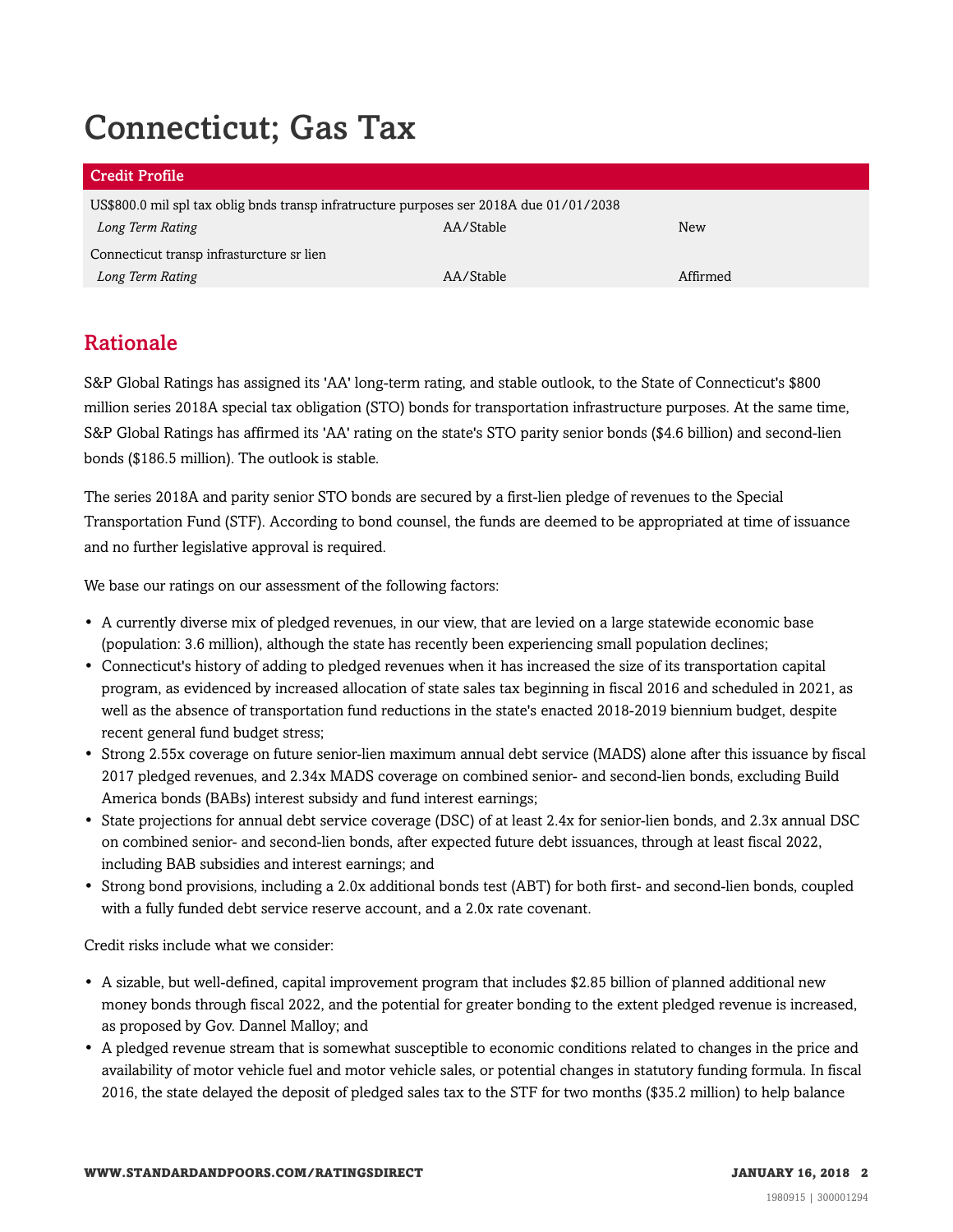state general fund operations, and reduced the sales tax deposit by \$50 million in fiscal 2017, equal to about 3% of total pledged STO revenue. However, the most recent fiscal 2018-2019 biennium budget maintained its commitment to transportation funding.

We understand that proceeds from series 2018A will be used to fund various capital projects included in Connecticut's long-term transportation infrastructure program.

The senior-lien bonds are secured by a first-lien pledge on funds deposited in the STF and paid before operating expenditures. The second-lien bonds are payable after required payments on the senior-lien bonds, in advance of funding operations. The indenture also requires that as long as the second-lien bonds are outstanding, after deducting for required reserves, pledged revenues for both liens must equal at least 2x annual debt service requirements. Because the structure of the second-lien bonds is the same as the senior-lien bonds, except for the flow of funds, and debt service coverage (DSC) is strong, in our view, we do not make a rating distinction between senior- and second-lien bonds outstanding. All STO bonds are fixed rate.

The state has made changes in its allocation of pledged revenue to the STF in recent years that in general has increased the overall amount of STO-pledged revenue, which has supported an expansion of its transportation capital plan.

Beginning in fiscal 2016, Connecticut made a statutory dedication of a 0.5% statewide general sales tax to the STF to be fully phased in during fiscal 2018, while the 2017 legislative session added additionally dedicated sales and use taxes collected on the sale of new and used motor vehicles, to be phased in over five years beginning in fiscal 2021. Sales tax is projected to be about 32% of pledged revenues in 2021. In our view, sales taxes, particularly derived from auto sales, have the potential to show more variation over the economic cycle than per gallon fuel taxes or motor vehicle license fees, but they are also likely to grow faster over time.

We do not view the governor's recent statements indicating future operating shortfalls in the transportation fund as a significant credit concern because pledged gross revenue continues to grow and historical DSC on STO MADS will remain high after this sale. We believe such statements reflect political policy preference for expanded capital investment for transportation purposes and pertain rather to the ability to issue additional future debt under restrictive bond covenants. However, such capital financing expansion is unlikely to occur without new legislative action to boost pledged revenue.

Estimated actual fiscal 2017 STF revenue currently comprises what we view as a diverse mix of motor fuels taxes (35% of fiscal 2017 pledged revenues); oil companies' tax payments (17%); motor vehicle receipts (primarily vehicle registration fees; 17%); licenses, permits, and fees (10%); general fund sales tax allocations (13%); and sales tax from sales between individuals (6%); with these percentages not including the effects of legislative net fund transfers and refunds. The proportion derived from sales tax will increase when the new car sales tax allocation begins to be phased in starting in fiscal 2021. Pledged revenues also include BAB federal interest subsidy payments and fund interest income, which we do not include in our DSC calculations.

While we expect revenues overall to increase with the additional allocation of sales tax, the STF experienced a small 0.6% dip in total pledged revenue in fiscal 2016 due primarily to lower oil companies tax revenue. In fiscal 2016, there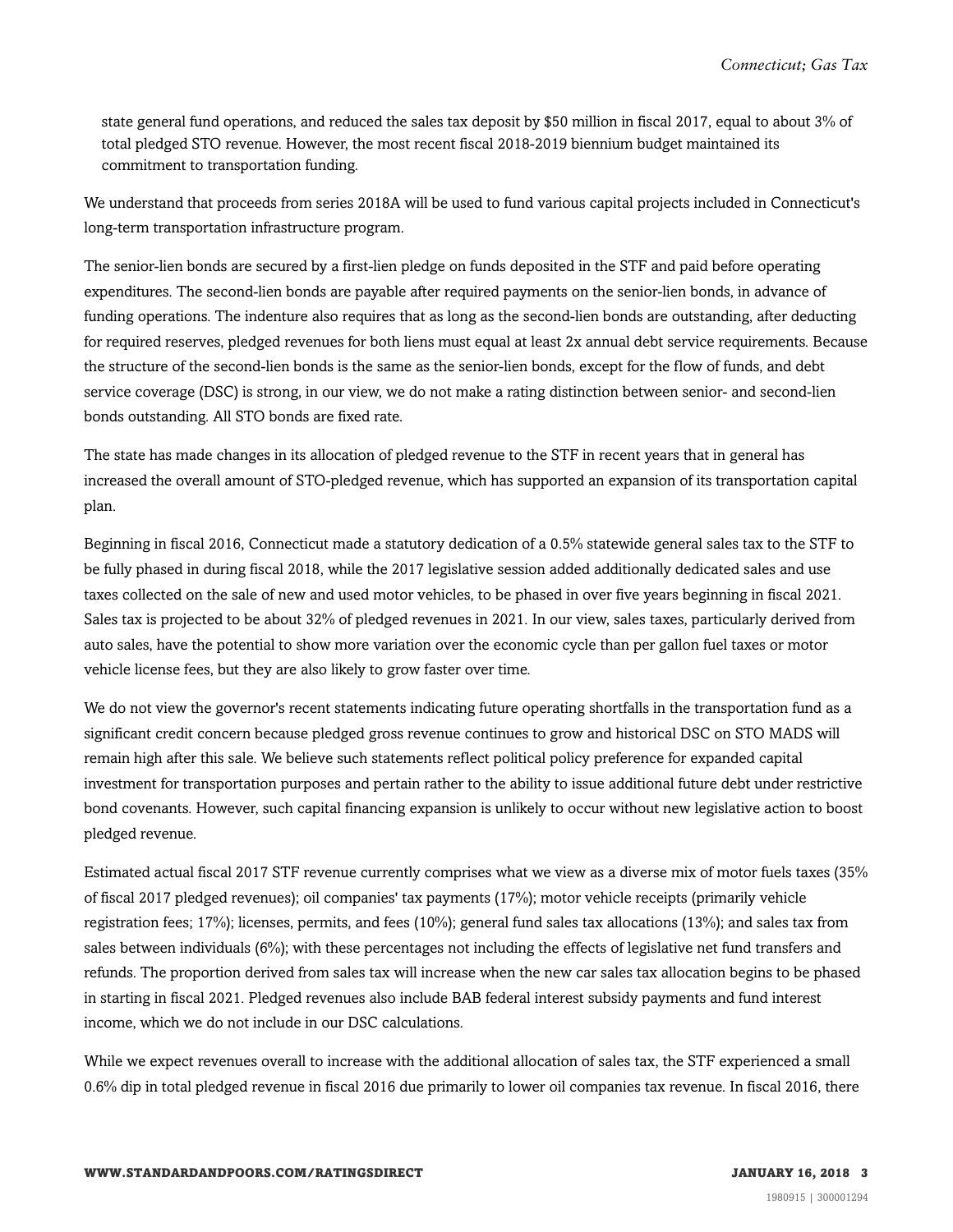was a two-month \$35.2 million delay in the allocation of sales tax to the STF in order to provide general fund budget relief, and a further \$50 million budgeted reduction in sales tax allocated to the STF for fiscal 2017, also for budget relief. We believe that the state could make additional reductions in revenue flowing into the STF future years as the result of state budget stress (Connecticut GO rating: A+/Negative), but expect these transfers to remain relatively minor due to the need to fund ongoing transportation operations and the 2x STO gross revenue rate covenant. Connecticut will go to voters in November 2018 with a proposed constitutional amendment to dedicate STF money for transportation purposes once deposited in the STF, but this amendment would not prohibit the state from reducing the amount of revenue initially flowing into the STF on an annual basis. The \$50 million reduction in allocated sales tax in fiscal 2017 represented only about 3% of total STF revenue. In previous years, the state has made other transfers and allocations of a one-time nature to and from the STF, but overall we believe pledged revenue has remained relatively stable and annual DSC strong. Legal covenants include a 2x annual DSC rate covenant and a fully funded debt service reserve.

We calculate estimated pledged revenues collected by the state comptroller for the fiscal year ended June 30, 2017--not including pledged BAB interest subsidy or interest earnings--covered proposed future senior-lien MADS of \$538.7 million occurring in fiscal 2019 after this sale by 2.55x, and combined senior- and second-lien MADS in 2021 by 2.34x.

The state projects annual DSC will remain at levels we view as strong through 2022, despite current plans to issue \$2.85 billion of new money STO through fiscal 2022, in part due to the phase-in of additional sales tax as pledged revenue, and due to a currently declining debt service schedule after fiscal 2021. The additional sales tax revenue added in 2016 was part of the state's new 30-year Let's GO CT! infrastructure plan that was originally contemplated to involve as much as \$100 billion of debt, pending potential further addition of new STF revenue. However, the state expects that any substantial expansion of current bonding plans would be met with additional pledged revenue not currently in statute. Connecticut has historically maintained annual DSC well above the 2.0x ABT requirement, ranging from above 3.0x for senior-lien bonds and 2.6x for combined senior- and second-lien bonds since fiscal 2009, but under current projections, allocated revenues, and anticipated additional debt issuance, the state projects annual DSC to decline to what we view as a still-strong 2.4x on senior-lien debt by 2021 and to 2.3x for combined senior and subordinate debt, absent new revenue.

(For more information on the state and its economy, please refer to the most recent state GO analysis published Dec. 7, 2017, on RatingsDirect).

#### <span id="page-3-0"></span>**Outlook**

The stable outlook reflects S&P Global Ratings' view that the financial integrity of the STF and strong DSC levels will continue over the two-year outlook horizon. Fuel tax trends are stable and increased sales tax revenue is currently being phased into the pledged STF to offset expansion of the transportation capital program. We believe planned additional bonding will eventually lead to somewhat lower annual DSC levels beyond our two-year outlook horizon, while remaining above levels that we would consider strong. If DSC weakens significantly, or Connecticut's historical focus on the integrity and support for the STF weakened so as to deplete STF resources in a significant manner, we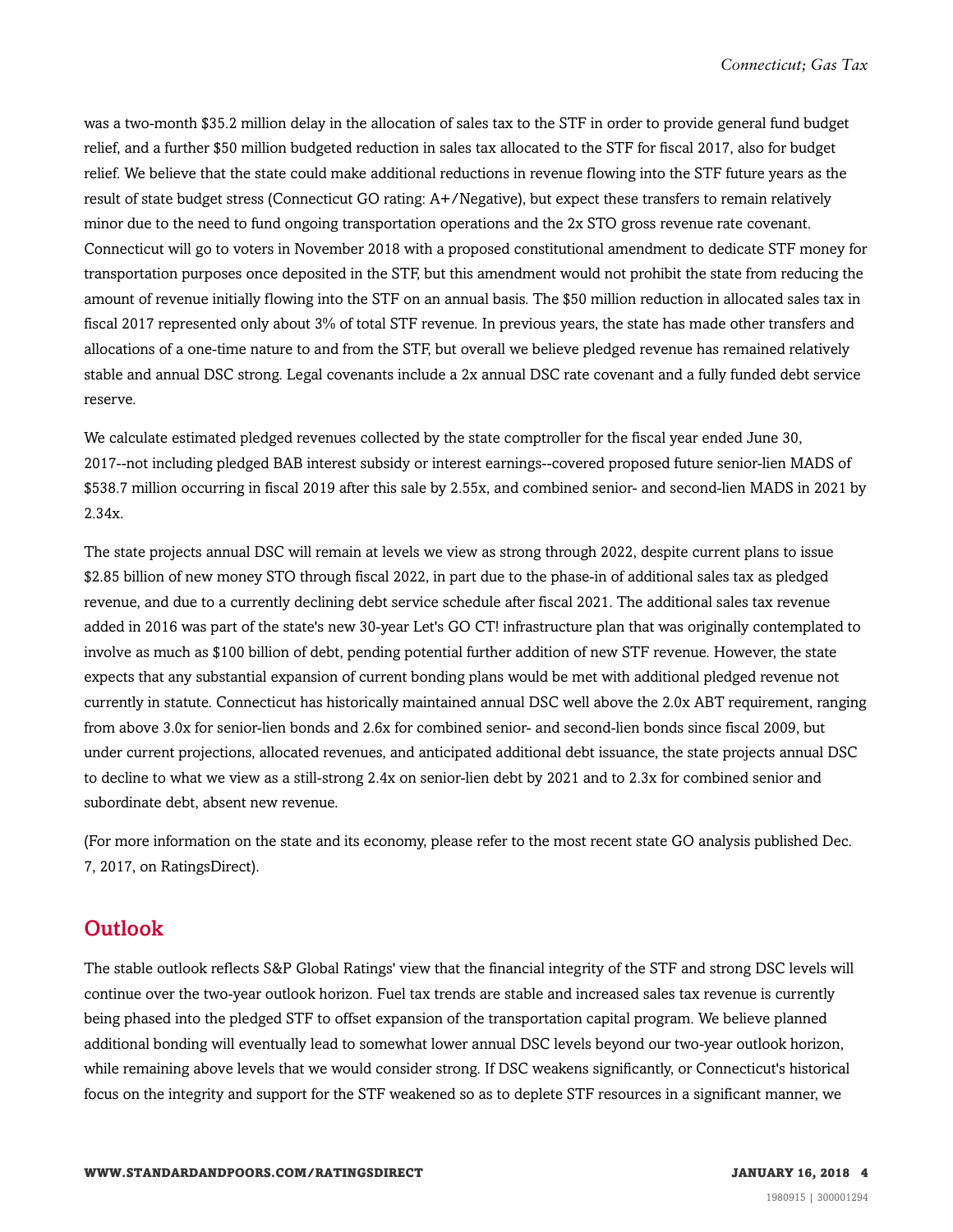could potentially lower the rating or revise the outlook on the bonds. We do not see the potential for a higher rating in the next two years given the sizable projected debt issuance and Connecticut's legal ability to reduce future allocations of pledged revenue up to its 2x rate covenant.

#### <span id="page-4-0"></span>Bond Structure

Bond provisions are strong in our view. The senior-lien bonds are secured by a first-lien pledge on funds deposited in the STF and are paid before operating expenditures. The ABT requires 2x coverage (based on an historical earnings test adjusted for approved tax rate increases or decreases) of all senior- and second-lien debt. The second-lien indenture also requires that as long as second-lien debt remains outstanding, DSC for both liens must at least be equal to 2x annual debt. In addition, the debt service reserve fund must be funded at an amount equal to the MADS on the bonds outstanding. The debt service reserve fund is held with a trustee and is a combined debt service reserve available for both the first- and second-lien bonds.

Connecticut has also covenanted in both the senior- and junior-lien indentures to levy sufficient taxes and fees to provide DSC, and to provide sufficient pledged revenue so as to provide 2.0x annual DSC at the end of each fiscal year. Failure to provide such coverage, however, is not an event of default unless the state shall not enact legislation that would satisfy indenture covenants if additional debt were then to be issued.

| <b>Connecticut--Special Tax Obligation Bond Debt Service Coverage</b>                     |        |                |       |             |              |       |              |              |              |
|-------------------------------------------------------------------------------------------|--------|----------------|-------|-------------|--------------|-------|--------------|--------------|--------------|
| (Mil. S)                                                                                  | Actual |                |       |             | Projected    |       |              |              |              |
| Fiscal year                                                                               | 2013   | 2014           | 2015  | 2016        | 2017         | 2018  | 2019         | 2020         | 2021         |
| Motor fuels tax                                                                           | 501    | 508            | 517   | 518         | 499          | 501   | 502          | 503          | 500          |
| Oil companies tax                                                                         | 199    | 381            | 338   | 250         | 238          | 257   | 280          | 307          | 338          |
| State sales tax                                                                           | 0      | $\mathbf{0}$   | 0     | 109         | 188          | 323   | 331          | 339          | 414          |
| Motor vehicle receipts                                                                    | 235    | 236            | 250   | 252         | 243          | 245   | 247          | 248          | 250          |
| Licenses, permits, fees                                                                   | 137    | 138            | 145   | 144         | 144          | 144   | 145          | 146          | 146          |
| Sales tax--DMV                                                                            | 79     | 82             | 84    | 87          | 85           | 86    | 87           | 88           | 89           |
| Federal grants (BAB subsidy)                                                              | 12     | 12             | 12    | 12          | 12           | 12    | 12           | 12           | 12           |
| Interest income                                                                           | 4      | $\overline{7}$ | 7     | 8           | 9            | 10    | 10           | 11           | 12           |
| Transfers from/(to) other funds                                                           | 89     | (83)           | 35    | (7)         | (7)          | (6)   | (6)          | (6)          | (6)          |
| Transfers to Transportation Strategy Board (TSB)<br>(eliminated in 2016)                  | (15)   | (15)           | (15)  | $\mathbf 0$ | $\mathbf{0}$ | 0     | $\mathbf{0}$ | $\Omega$     | $\Omega$     |
| Total revenues                                                                            | 1,242  | 1,266          | 1,372 | 1,374       | 1,412        | 1,573 | 1,609        | 1,648        | 1,755        |
| Refunds                                                                                   | (9)    | (11)           | (11)  | (21)        | (17)         | (18)  | (19)         | (20)         | (21)         |
| Total net pledged revenues                                                                | 1,233  | 1,256          | 1,361 | 1,353       | 1,394        | 1,554 | 1,590        | 1,629        | 1,734        |
| TSB projects account transfers added back in                                              | 15     | 15             | 15    | 0           | $\mathbf{0}$ | 0     | $\mathbf{0}$ | $\mathbf{0}$ | $\mathbf{0}$ |
| Total pledged revenues                                                                    | 1,248  | 1,271          | 1,376 | 1,353       | 1,394        | 1,554 | 1,590        | 1,629        | 1,734        |
| Pledged revenue without BAB subsidy or interest income                                    | 1,231  | 1,252          | 1,357 | 1,332       | 1,373        | 1,533 | 1,568        | 1,605        | 1,711        |
| Coverage of senior lien MADS alone (\$538.7 million in<br>fiscal 2019) without BABs $(x)$ | 2.29   | 2.32           | 2.52  | 2.47        | 2.55         | 2.85  | 2.91         | 2.98         | 3.18         |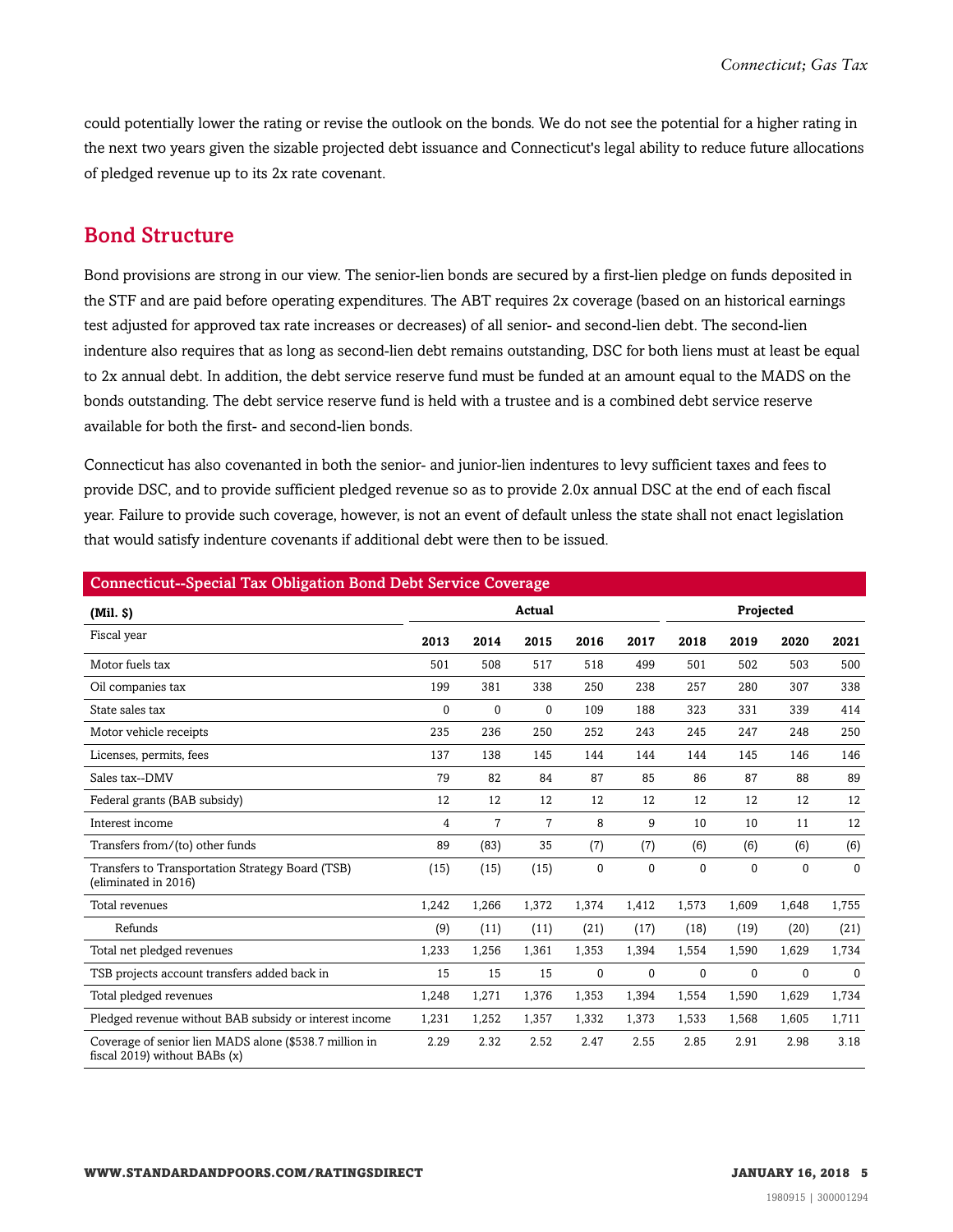| (Connecticut--Special Tax Obligation Bond Debt Service Coverage (cont.)                     |                     |      |      |      |      |      |      |      |      |
|---------------------------------------------------------------------------------------------|---------------------|------|------|------|------|------|------|------|------|
| $(Mil.$ \$)                                                                                 | Projected<br>Actual |      |      |      |      |      |      |      |      |
| Fiscal year                                                                                 | 2013                | 2014 | 2015 | 2016 | 2017 | 2018 | 2019 | 2020 | 2021 |
| Coverage of combined senior- and junior-lien MADS<br>$($587.3$ million in fiscal $2021$ (x) | 2.10                | 2.13 | 2.31 | 2.27 | 2.34 | 2.61 | 2.67 | 2.73 | 2.91 |

<span id="page-5-0"></span>DMV--Department of Motor Vehicles. BABs-Build America bonds. MADS--Maximum annual debt service.

### Transportation Overview

The Department of Transportation (DOT) was established in 1969, and replaced the Connecticut Highway Department. DOT is headed by a commissioner appointed by, and reporting to, the governor. Total employment as of Dec. 26, 2017, was 2,933 employees. The state's transportation system includes roads (21,508 miles, of which approximately 4,143 are maintained by DOT), state and local bridges (5,296), commuter rail, a bus system, and Bradley International Airport. The transportation infrastructure program was established in 1984 and has financed a broad range of projects across Connecticut. Total funding from 1985-2022 is estimated at \$39.2 billion and includes federal state and local funds, with the state's share estimated at \$18.6 billion, of which \$17.8 billion is to be financed by bonds. Connecticut expects to issue about \$800 million-\$650 million annually of additional new money STO bonds from fiscal 2019 through fiscal 2022.

#### <span id="page-5-1"></span>Financial Update

The STF recorded a \$45.2 million operating deficit in fiscal 2017, following a \$37.2 million operating deficit in fiscal 2016, the first operating deficits since 2009, and following operating surpluses of \$11.0 million in fiscal 2015 and \$4.4 million in 2014. Connecticut projects operating surpluses in fiscal years 2018-2019, before another \$9.8 million operating deficit in fiscal 2020. However, the state throughout this period projects that its STF cumulative fund balance will remain above at least its \$97.6 million low point reached in fiscal 2017, when it was 7% of operating expenditures, including debt service. As the size of the capital plan has increased, various legislative changes have been made over time to address projected shortfalls and support increased debt authorization including changes in fiscal years 2009 and 2016 to enhance the fund with additional transfers from the general fund. Ongoing budget pressure in the general fund subsequently reduced the amount of these transfers. In fiscal 2014, a one-time \$76.5 million transfer was made from the STF to the general fund, offset by oil company taxes transferred to the STF, which are now deposited directly to the STF. In fiscal 2016, Connecticut delayed deposit of sales taxes by two months into the STF to provide \$35.2 million of state budget relief, and another \$50 million transfer to the state general fund in fiscal 2017. However, we believe over the long run the state has been responsive in adding new revenue to its STF to support transportation funding. The 2017 legislative session added a new allocation to the STF of sales taxes from new car sales, to be phased in over five years beginning in fiscal 2021. The state projects that the additional allocation to the STF of sales tax, net of other smaller legislative changes, will add \$137.5 million to the pledged STF in fiscal 2022.

Major revenue enhancements to the fund over the years have included:

• The allocation of a portion of Connecticut sales tax, which is expected to be phased in over time until 0.5% sales tax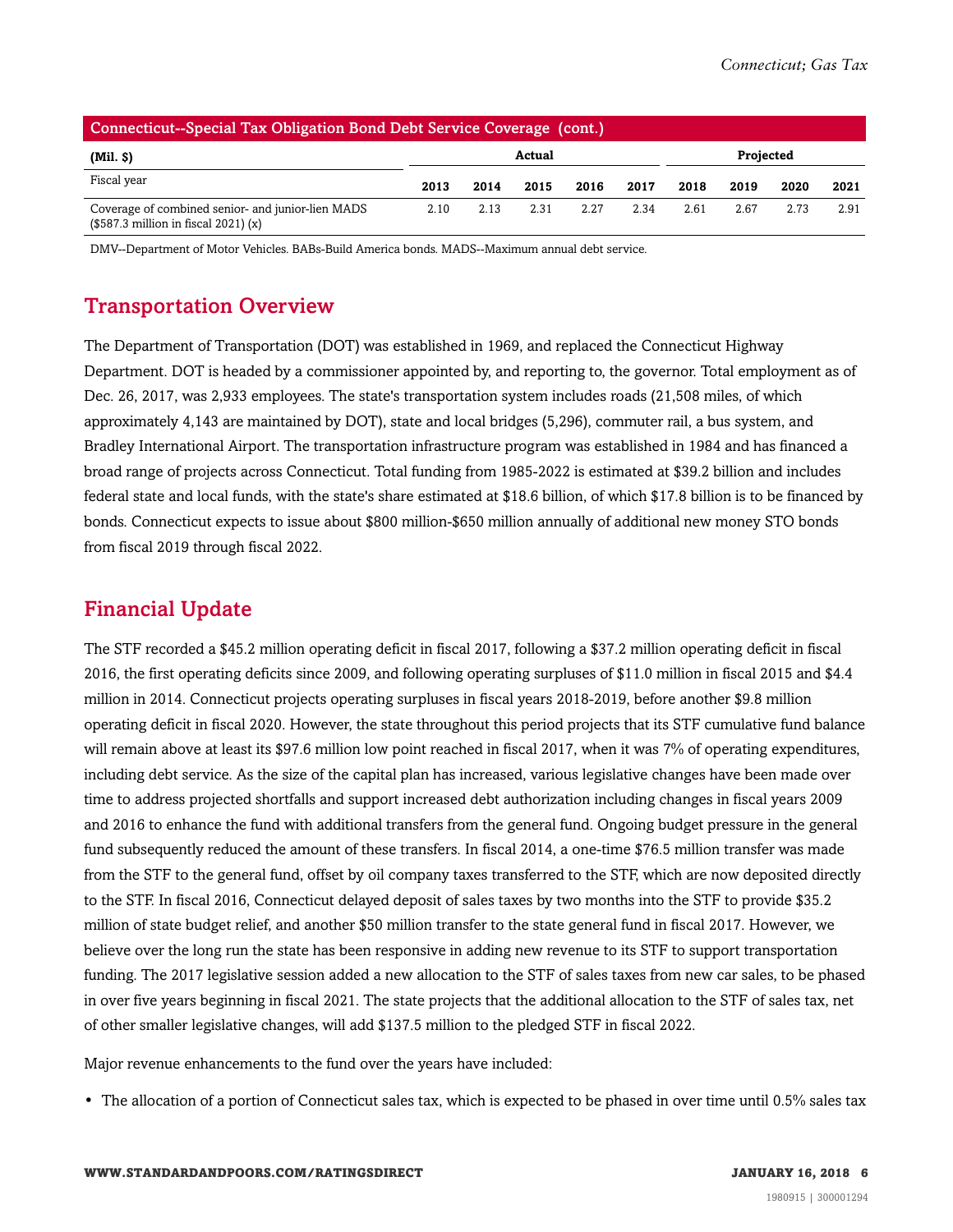is dedicated to the STF in 2018, plus a new allocation of sales tax on car sales expected to be phased in over five years beginning in fiscal 2021;

- The oil companies tax (of which all is now transferred directly to the STF as a statutory allocation, instead of being transferred from the general fund);
- Motor vehicle fee increases in previous years; and
- Motor fuels tax increases in previous years.



| Ratings Detail (As Of January 16, 2018) |                 |          |
|-----------------------------------------|-----------------|----------|
| Connecticut gas tax                     |                 |          |
| Long Term Rating                        | AA/Stable       | Affirmed |
| Connecticut gas tax (BAM)               |                 |          |
| <b>Unenhanced Rating</b>                | AA(SPUR)/Stable | Affirmed |
| Connecticut gas tax (BAM)               |                 |          |
| <b>Unenhanced Rating</b>                | AA(SPUR)/Stable | Affirmed |
| Connecticut gas tax (BAM) (SECMKT)      |                 |          |
| <b>Unenhanced Rating</b>                | AA(SPUR)/Stable | Affirmed |
| Connecticut transp infrastructure       |                 |          |
| Long Term Rating                        | AA/Stable       | Affirmed |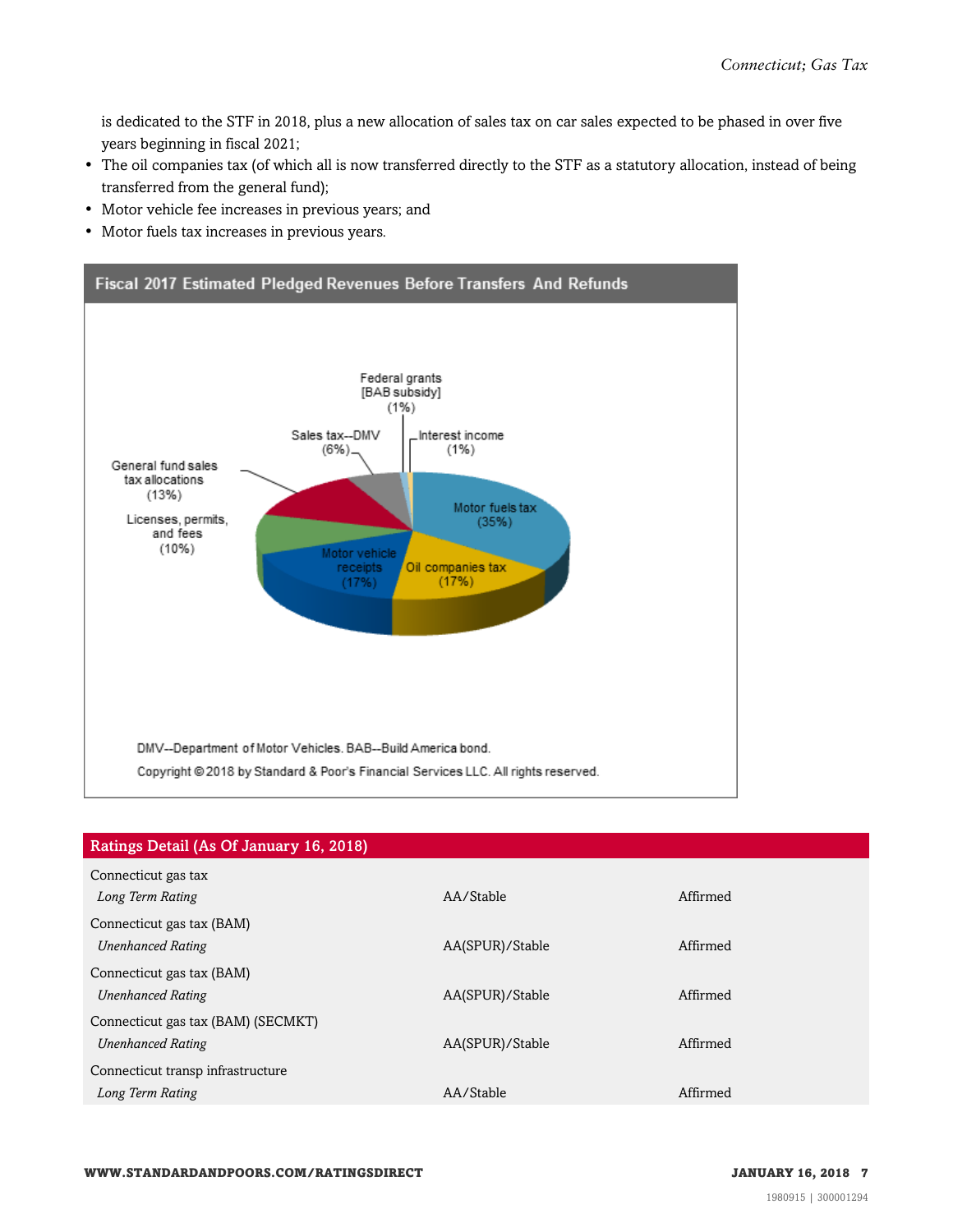| Ratings Detail (As Of January 16, 2018) (cont.) |                 |          |
|-------------------------------------------------|-----------------|----------|
| Connecticut 2nd lien                            |                 |          |
| Long Term Rating                                | AA/Stable       | Affirmed |
| <b>Connecticut special Tax Gas</b>              |                 |          |
| <b>Unenhanced Rating</b>                        | AA(SPUR)/Stable | Affirmed |
| <b>Connecticut Special Tax Gas</b>              |                 |          |
| <b>Unenhanced Rating</b>                        | AA(SPUR)/Stable | Affirmed |
| Many issues are enhanced by bond insurance.     |                 |          |